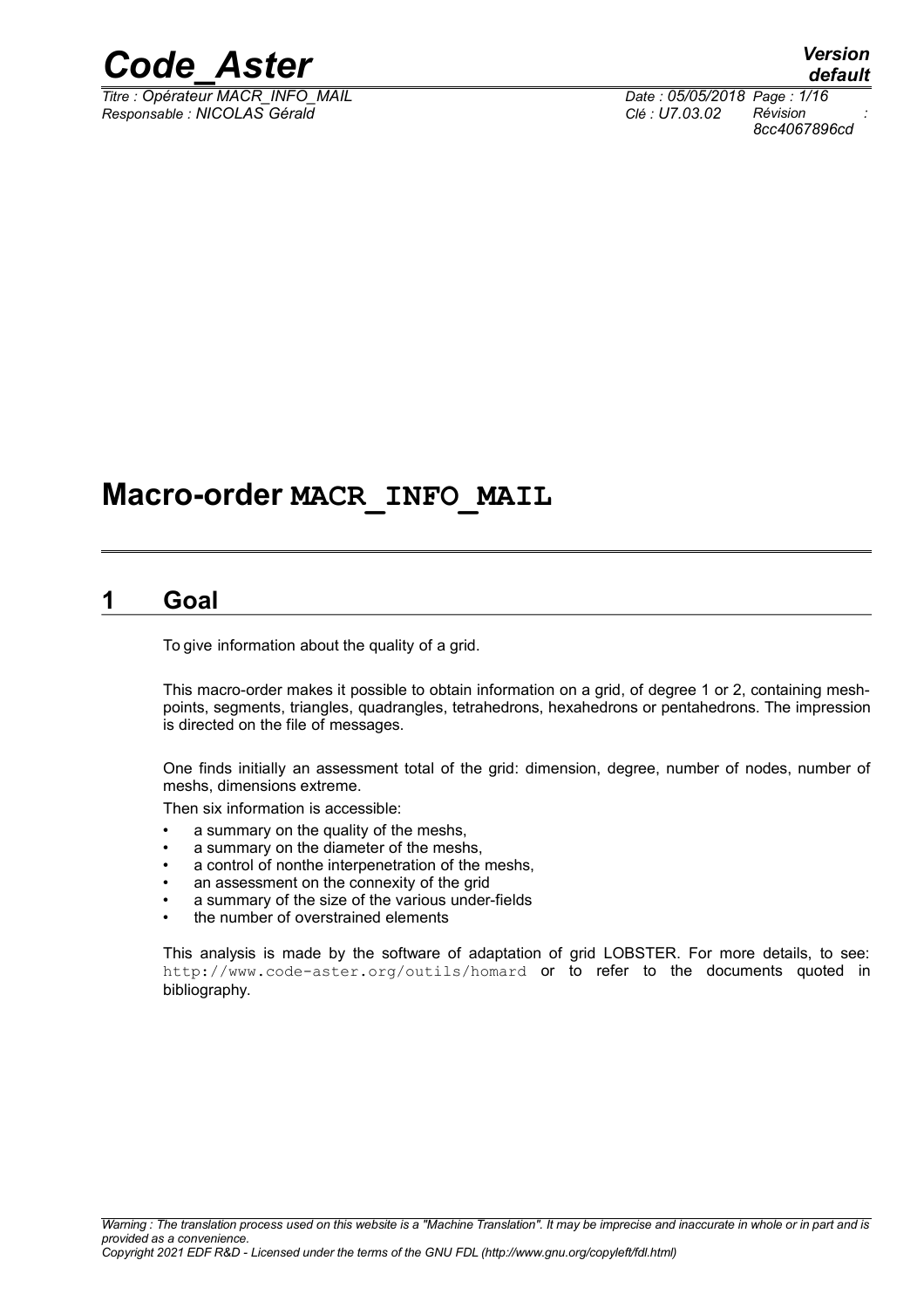Titre : Opérateur MACR INFO MAIL Responsable : NICOLAS Gérald

### **Contents**

**Version** default

÷

Date: 05/05/2018 Page: 2/16 Clé : U7.03.02 Révision 8cc4067896cd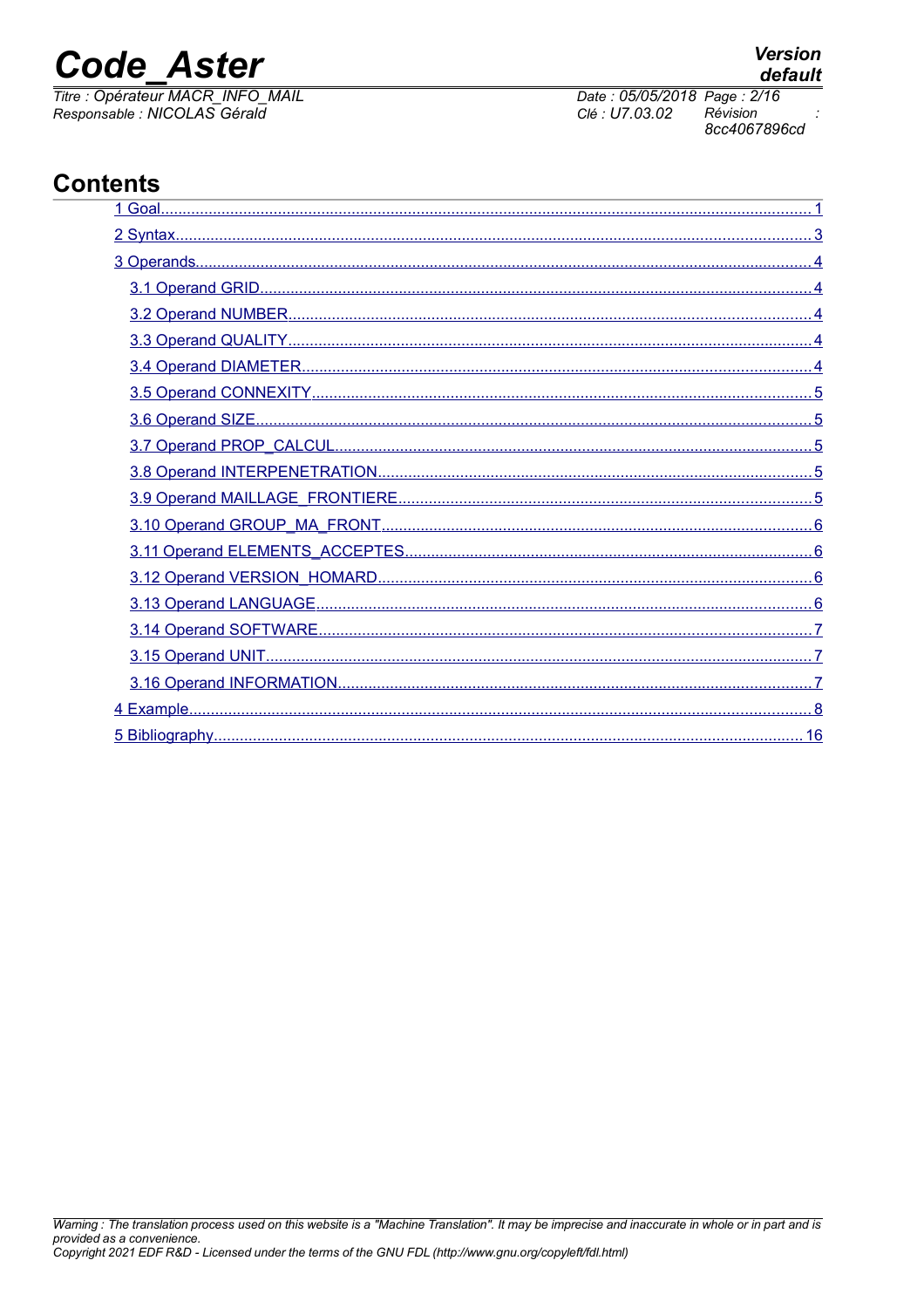*Titre : Opérateur MACR\_INFO\_MAIL Date : 05/05/2018 Page : 3/16 Responsable : NICOLAS Gérald Clé : U7.03.02 Révision :*

*default*

*8cc4067896cd*

### **2 Syntax**

<span id="page-2-0"></span>

|               | MACR INFO MAIL<br>$\sqrt{2}$                                                                        |                              |
|---------------|-----------------------------------------------------------------------------------------------------|------------------------------|
| ٠             | $GRID = my$                                                                                         | [grid]                       |
| $\Diamond$    | NUMBER = $/$ 'YES'<br>/ $'NOT'$                                                                     | [DEFECT]                     |
| ♦             | $QUALITY = / 'YES'$<br>$/$ 'NOT'                                                                    | [DEFECT]                     |
| ♦             | DIAMETER = $/$ 'YES'<br>/ $'$ NOT'                                                                  | [DEFECT]                     |
| ♦             | CONNEXITY = $/$ 'YES'<br>/ $'$ NOT'                                                                 | [DEFECT]                     |
| $\Diamond$    | $SIZE = / YES'$<br>/ $'NOT'$                                                                        | [DEFECT]                     |
| $\Diamond$    | PROP_CALCUL = $/$ 'YES'<br>/ $'$ NOT'                                                               | [DEFECT]                     |
| $\Diamond$    | $\verb INTERPENERTRATION = \texttt{\texttt{}/} 'YES'$<br>/ $'$ NOT'                                 | [DEFECT]                     |
| ♦             | MAILLAGE FRONTIERE = maf<br>$GROUP_MA_FRONT = 1_{gram}$<br>♦                                        | [grid]<br>$[1_{gr\_maille}]$ |
| $\Diamond$    | ELEMENTS ACCEPTES = $/$ 'LOBSTER'<br>/ 'IGNORE_PYRA'                                                | [DEFECT]                     |
| $\Diamond$    | LANGUAGE = $/$ 'French'<br>/ 'FRENCH'<br>/ 'ENGLISH'<br>/ 'ENGLISH'                                 | [DEFECT]                     |
| $\Diamond$    | VERSION_HOMARD = $/$ 'V11_10'<br>/ 'V11 N'<br>/ 'V11 N PERSONNELLEMENT'                             | [DEFECT]                     |
| ♦             | $SOFTWARE = software$<br>[K]                                                                        |                              |
| $\#$<br>$\#$  | If the version is the version of development, (V11 N, V11 N PERSO) :<br>$&$ UNIT =<br>unit<br>Finsi | [I]                          |
| $\Diamond$    | INFORMATION =<br>/1<br>[DEFECT]<br>/2<br>/3<br>/4                                                   |                              |
| $\mathcal{C}$ |                                                                                                     |                              |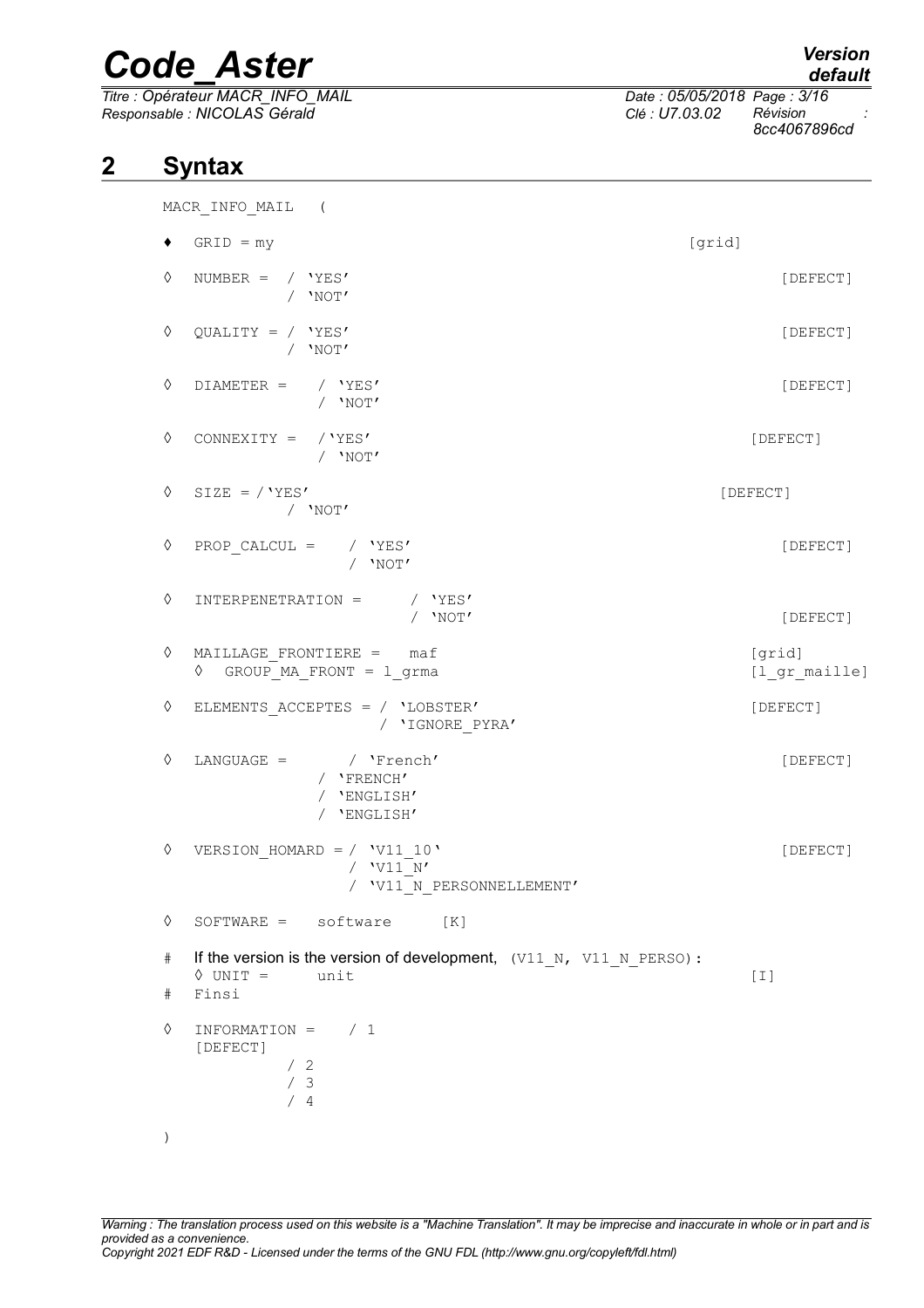*Titre : Opérateur MACR\_INFO\_MAIL Date : 05/05/2018 Page : 4/16 Responsable : NICOLAS Gérald Clé : U7.03.02 Révision :*

### <span id="page-3-4"></span>**3 Operands**

### **3.1 Operand GRID**

<span id="page-3-3"></span> $GRID = my$ 

Grid of the type [grid] to analyze. Attention, the analysis will relate only to the nodes, the meshpoints, the segments, the triangles, the quadrangles, the tetrahedrons, the hexahedrons or the pentahedrons. If one provides a comprising grid of other meshs, for example pyramids, two cases are possible: either a stop in error, or information on the authorized zone, the rest of the grid being ignored. The choice between these two operating processes is made by the keyword ELEMENTS\_NON\_HOMARD.

The grid is in degree 1 or 2, but it is not possible to mix both. In all the cases, the presence of the enriched meshs HEXA27 is prohibited.

### **3.2 Operand NUMBER**

<span id="page-3-2"></span>◊ NUMBER = / 'YES' [DEFECT] / 'NOT'

If the choice is 'YES', an assessment of the numbers of nodes and meshs are printed on the file of messages.

### **3.3 Operand QUALITY**

<span id="page-3-1"></span>◊ QUALITY = / 'YES' [DEFECT] / 'NOT'

If the choice is 'YES', an assessment of the quality of the meshs is printed on the file of message. The quality of a triangle is defined as being the relationship between the length on the largest side and the radius of the inscribed circle.

The quality of a quadrangle is defined like the quotient of the product biggest length and averages on the sides and the diagonals by smallest of surfaces of the internal triangles to the quadrangles.

In the same way, the quality of a tetrahedron is defined as being the relationship between the length on the largest side and the ray of the registered sphere.

The quality of a hexahedron is defined like worst of qualities of the registered tetrahedrons.

All these measurements of quality are standardized to be worth 1 in the case of an equilateral triangle, of a square, an equilateral tetrahedron or a cube. For any nonequilateral mesh, quality is higher than 1. See the reference [bib1] for detailed explanations.

The result is presented in the form of tables, with the extreme values.

The interpretation of the produced values depends on the digital method employed for calculation. According to whether the problem is isotropic or not, according to the speed of space variation of the data, according to the technique of calculation, the same mesh can lead to a good jacobien or not. Essence initially is to locate the frankly bad meshs. If it is observed that the maximum of quality exceeds 100, even 1,000 or 100,000, one must worry: one or more meshs are very deformed and the grid is certainly to begin again. In the second time, this information of quality must make it possible to compare two grids a priori correct, without much value. IF the problem is isotropic, one will may find it beneficial to use the grid with the distribution of quality nearest to 1.

<span id="page-3-0"></span>One will find illustrations of values of quality of various meshs in [ref. [5\]](#page-15-1).

### **3.4 Operand DIAMETER**

*Warning : The translation process used on this website is a "Machine Translation". It may be imprecise and inaccurate in whole or in part and is provided as a convenience. Copyright 2021 EDF R&D - Licensed under the terms of the GNU FDL (http://www.gnu.org/copyleft/fdl.html)*

*8cc4067896cd*

*default*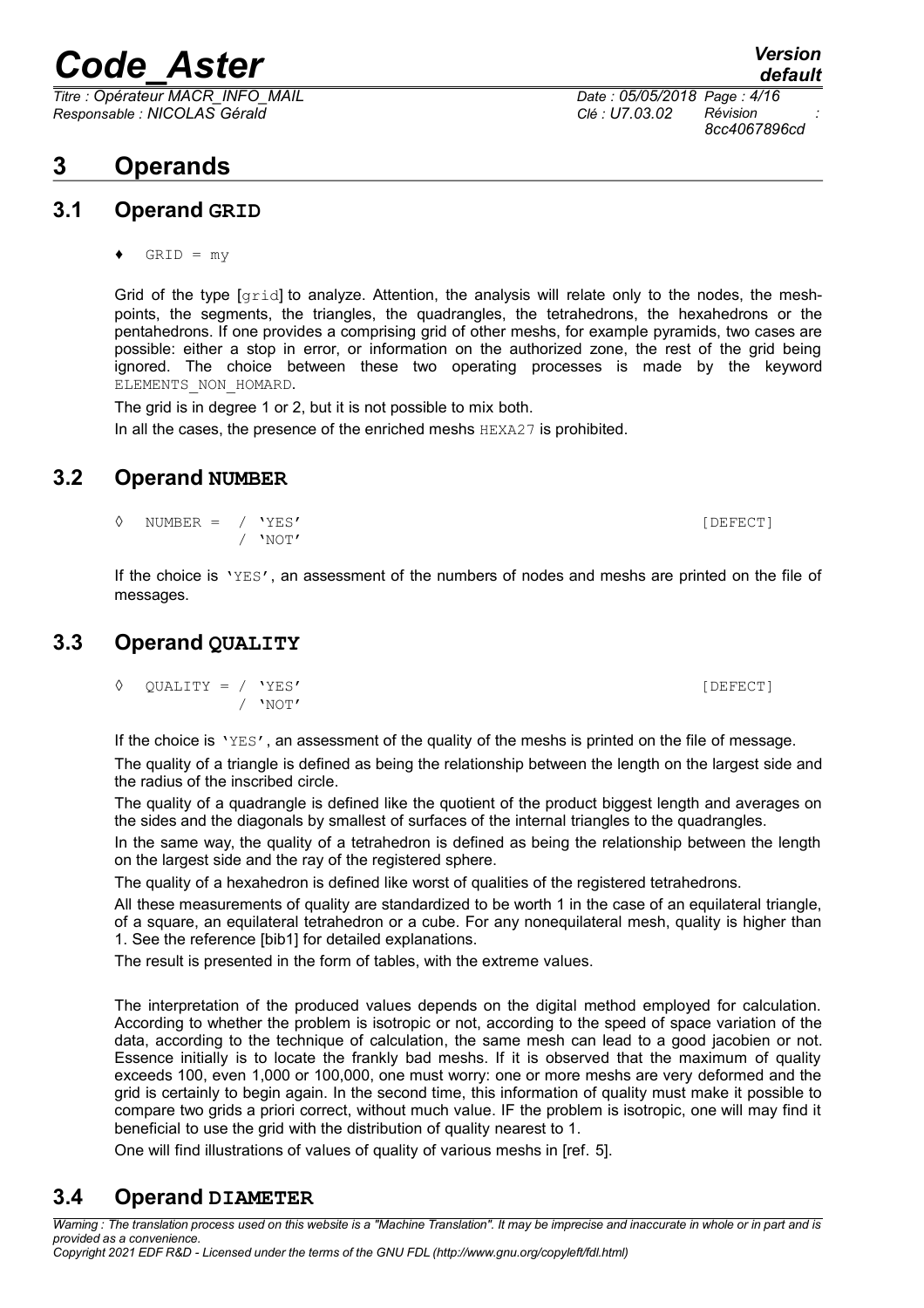*Titre : Opérateur MACR\_INFO\_MAIL Date : 05/05/2018 Page : 5/16 Responsable : NICOLAS Gérald Clé : U7.03.02 Révision :*

*8cc4067896cd*

◊ DIAMETER = / 'YES' [DEFECT] / 'NOT'

If the choice is 'YES', an assessment of the diameters of the meshs is printed on the file of message.

The diameter of a mesh is defined as the length of the greatest segment than it is possible to insert in the mesh.

For a triangle or a tetrahedron, the diameter corresponds to the length on the largest side.

For a quadrangle, a hexahedron, a pentahedron or a pyramid, the diameter are the maximum between the length on the largest side and the length of the largest diagonal.

<span id="page-4-4"></span>The result is presented in the form of tables, with the extreme values.

#### **3.5 Operand CONNEXITY**

◊ CONNEXITY = / 'YES' [DEFECT] / 'NOT'

If the choice is 'YES', an assessment of the connexities is printed on the file of messages. It will be known then if the segments, the meshs 2D (triangles and quadrangles joined together) or the meshs 3D (tetrahedrons, hexahedrons, pentaèDRES and pyramidES joined together) of only one holding or are divided into several blocks. One will also know the number of holes of the structure: crossing holes or internal holes.

#### **3.6 Operand SIZE**

<span id="page-4-3"></span> $\Diamond$  SIZE = / 'YES' [DEFECT] / 'NOT'

If the choice is 'YES', an assessment of the sizes of the under-fields is printed on the file of messages. A under-field is defined like a set of the same meshs dimension and pertaining to the same groups.

### **3.7 Operand PROP\_CALCUL**

<span id="page-4-2"></span>◊ PROP\_CALCUL =/ 'YES' [DEFECT] / 'NOT'

If the choice is 'YES', a diagnosis on the properties of the meshs as elements for calculation is printed on the file of messages. One counts the number of overstrained elements: the elements of which all the tops are located on the edge. One counts the voluminal meshs (resp. surface) which touches the edge of the field but which is not bordered by surface meshs (resp. linear).

#### **3.8 Operand INTERPENETRATION**

<span id="page-4-1"></span>

| INTERPENETRATION = | ⁄ 'YES' |          |
|--------------------|---------|----------|
|                    | 'NOT'   | 'DEFECT1 |

If the choice is 'YES', it is checked that the grid is correct from the point of view of covering: no mesh has one of its tops inside another mesh.

<span id="page-4-0"></span>Caution: this operation can prove to be expensive for large grids, from where the choice ' $NOT'$  by default.

### **3.9 Operand MAILLAGE\_FRONTIERE**

*Warning : The translation process used on this website is a "Machine Translation". It may be imprecise and inaccurate in whole or in part and is provided as a convenience. Copyright 2021 EDF R&D - Licensed under the terms of the GNU FDL (http://www.gnu.org/copyleft/fdl.html)*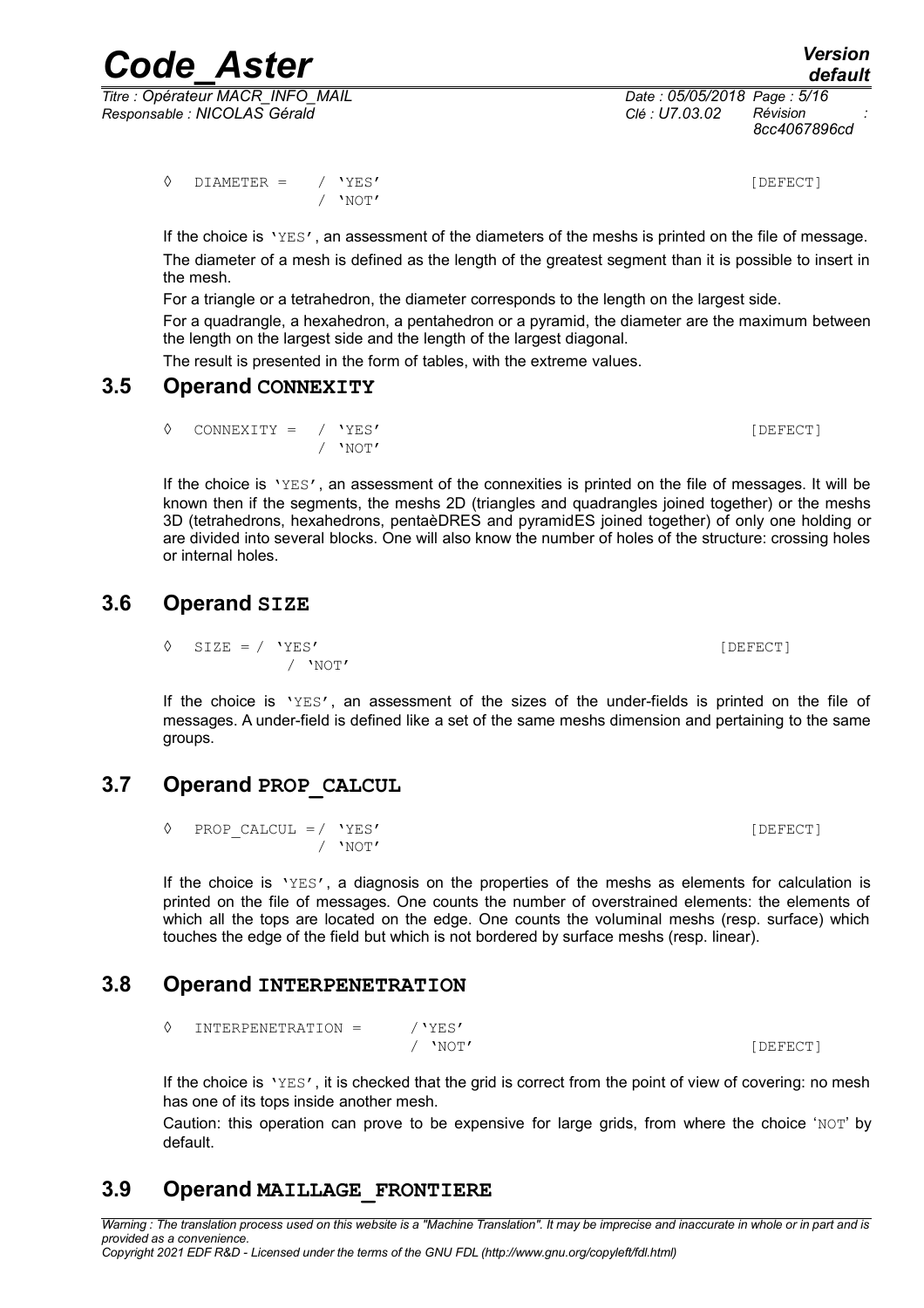*Titre : Opérateur MACR\_INFO\_MAIL Date : 05/05/2018 Page : 6/16 Responsable : NICOLAS Gérald Clé : U7.03.02 Révision :*

*8cc4067896cd*

◊ MAILLAGE\_FRONTIERE = maf

The choice of this option means that the segments forming the edge of the grid of calculation or a limit interns are attached to a fine description of this edge. This fine grid is transmitted here. The link is done by membership of the segments to the same groups.

### **3.10 Operand GROUP\_MA\_FRONT**

<span id="page-5-3"></span>◊ GROUP\_MA\_FRONT = l\_grma

If this option is absent, the link between the segments is established for all the groups present in the grid of the border. If the link is established only for some groups, they are indicated here.

### **3.11 Operand ELEMENTS\_ACCEPTES**

```
◊ ELEMENTS_ACCEPTES = / 'LOBSTER' [DEFECT]
               /'IGNORE_PYRA'
```
In its current version, LOBSTER makes carry information only on certain meshs: mesh-points, segments, triangles, quadrangles, tetrahedrons, hexahedrons, pentahedrons in degree 1 or 2.

By retaining the option 'LOBSTER', transmission of a grid containing another thing that these types of meshs will cause a stop in error. It is the option by default.

By choosing the option 'IGNORE PYRA', one will be able to analyze a comprising grid of the pyramids. Information will relate only to the zones authorized by LOBSTER, the rest of the grid will be ignored.

<span id="page-5-1"></span>In all the cases, the presence of the enriched meshs HEXA27 is prohibited.

### **3.12 Operand VERSION\_HOMARD**

```
\sqrt[3]{} VERSION HOMARD = /'V11_10' [DEFECT]
                  /'V11_N'
                  / V11 N PERSONNELLEMENT'
```
This operand makes it possible to select the LOBSTER version which is used for the adaptation. By default, LOBSTER 11.10 is launched. It is the version of reference. The choice  $\sqrt{11}$  N' activate the version 11.n LOBSTER which is the version of development. The choice 'V11\_N\_PERSONNELLEMENT' activate a version of development specific to the user. This option makes it possible to the development team of LOBSTER to develop new features. She also makes it possible to make profit the user from an innovation in LOBSTER before the commissioning in *Code\_Aster*.

### **3.13 Operand LANGUAGE**

<span id="page-5-0"></span>◊ LANGUAGE = /'French' [DEFECT] /'FRENCH' /'ENGLISH' /'ENGLISH'

This operand specifies the language in which the messages resulting from LOBSTER are printed.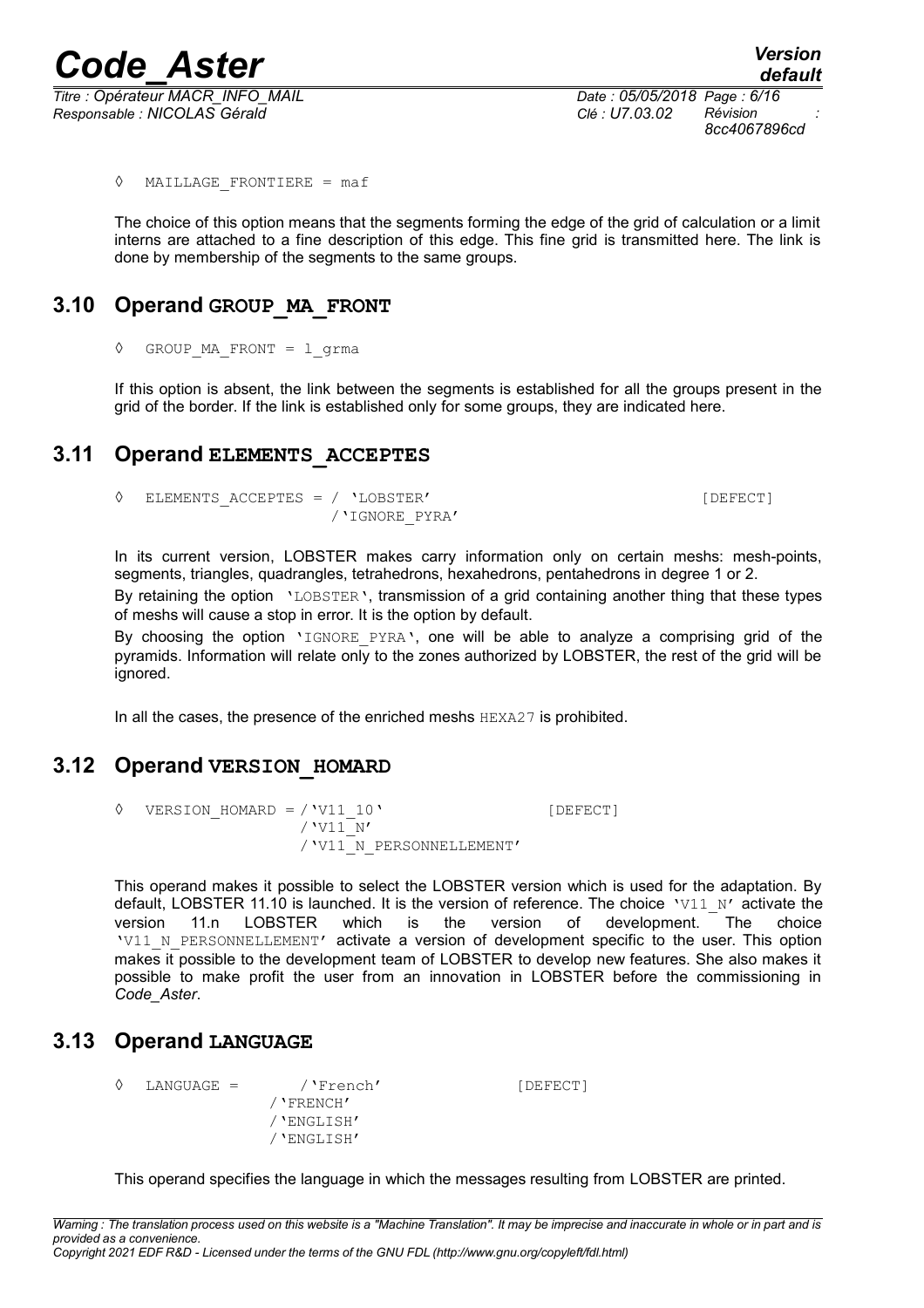*Titre : Opérateur MACR\_INFO\_MAIL Date : 05/05/2018 Page : 7/16 Responsable : NICOLAS Gérald Clé : U7.03.02 Révision :*

*default 8cc4067896cd*

### **3.14 Operand SOFTWARE**

<span id="page-6-2"></span>◊ SOFTWARE = software [K]

Candyou option proposes to use another interface of coupling enters *Code\_Aster* and LOBSTER that provided by default in the repertoire of the tools associated with *Code\_Aster*. This option in fact is reserved to the development team of LOBSTER to develop new features. She makes it possible to test innovations before to have modified the macro-order of piloting.

### **3.15 Operand UNIT**

<span id="page-6-1"></span> $\Diamond$  UNIT = unit [I]

Candyou option is not possible that if one has activated the version of development of LOBSTER, 11.n. The data file transmitted by the user under this number of logical unit will be directly transmitted like complement to the file of LOBSTER configuration. This option in fact is reserved to the development team of LOBSTER to develop new features. She makes it possible to test innovations before to have modified the macro-order of piloting.

#### **3.16 Operand INFORMATION**

```
\Diamond INFORMATION = /1
             /2
             /3
             /4
```
If INFORMATION 1 is worth, the impressions are minimal; one obtains only those which were explicitly required, the quality of the meshs for example, and the possible error messages.

If INFORMATION is worth 2, one will obtain the messages transmitted by the orders subjacent with the macro-order: IMPR\_RESU, LIRE\_MAILLAGE, LIRE\_RESU.

If INFORMATION is worth 3, one will have the standard LOBSTER messages, recapitulating the execution.

If INFORMATION is worth 4, one will have all the messages transmitted by LOBSTER, for déboggage.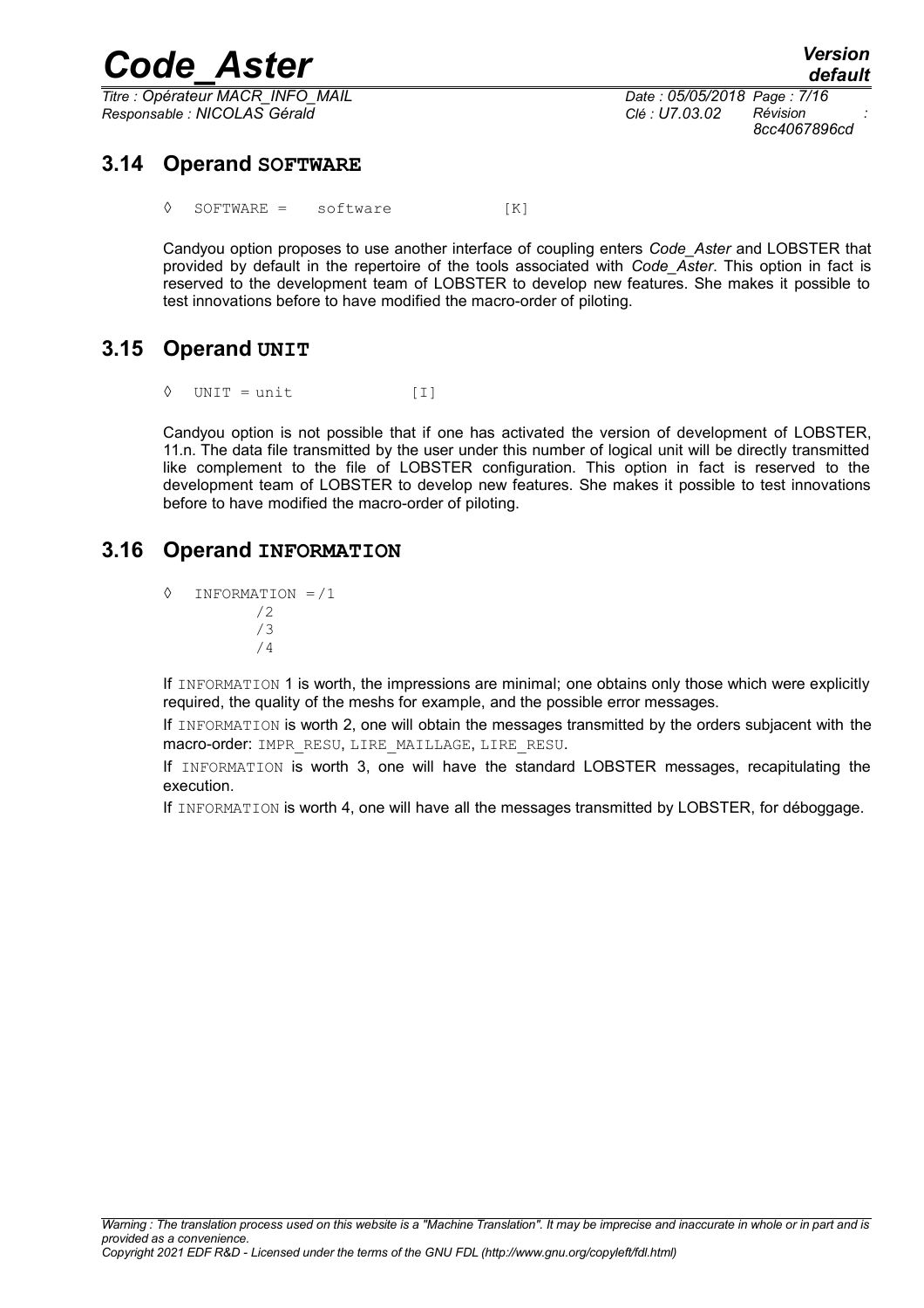*Titre : Opérateur MACR\_INFO\_MAIL Date : 05/05/2018 Page : 8/16 Responsable : NICOLAS Gérald Clé : U7.03.02 Révision :*

*default*

*8cc4067896cd*

**4 Example**

<span id="page-7-0"></span>MACR\_INFO\_MAIL (GRID = HAMMER,  $SIZE = 'YES',$ CONNEXITY =  $'YES'$ , INTERPENETRATION = 'YES', DIAMETER =  $'YES'$ ,  $QUALITY = 'YES')$ 

This sequence will write general information (dimension, degree, many nodes and of meshs,…) then a diagnosis on quality, the diameters and the interpenetration of the meshs used in the grid HAMMER as well as the size and the connexity of the various under-fields. The LOBSTER by default version is used.

 Grid has to analyze HAMMER Creation date: Monday, February 15, 2010 has 15:59 mn 22 S Dimension: 2 Degree: 1 It is a starting grid. Direction | Unit | Minimum | Maximum --------------------------------------------------------------- X | cm | 0.0000 | 20,000 there  $| cm \t -2.0000 | 11,000$ 

Information on the number of entities of calculation is classified by type: nodes, mesh-points, edges, etc. One makes the sorting between the meshs of edges and the others.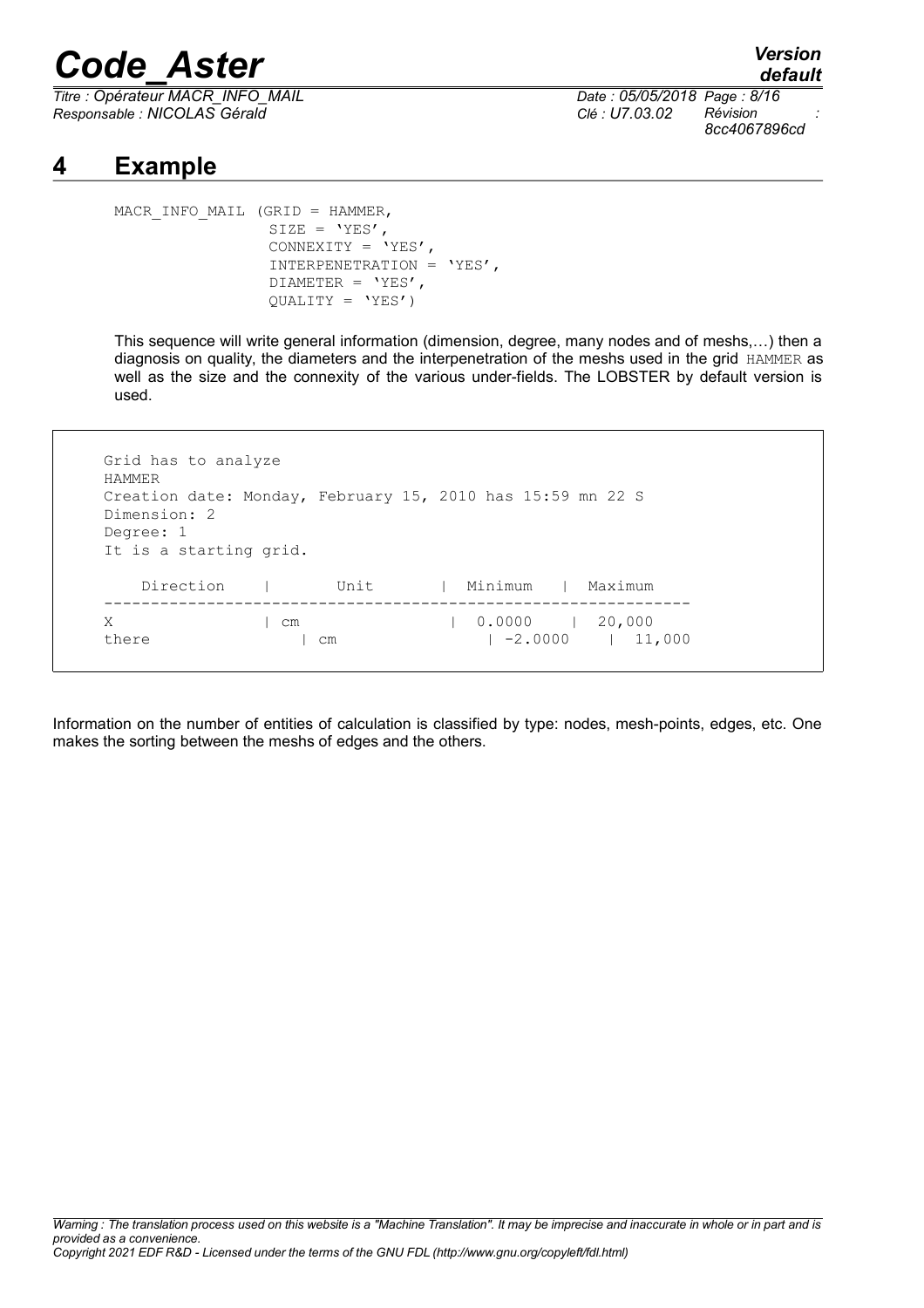Titre : Opérateur MACR INFO MAIL Responsable : NICOLAS Gérald

Date: 05/05/2018 Page: 9/16 Clé : U7.03.02 Révision 8cc4067896cd

MANY ENTITIES OF CALCULATION =========================== Nodes  $\star$ \* Full number  $76*$ Segments \* Full number  $\star$  $32 *$  $0 *$ \*. of which edges isolees  $32 *$  $0 *$ Triangles \* Full number  $\star$  $118 \times$ 

The diagnosis on the interpenetrations of the meshs is made by type of entities.

INTERPENETRATION OF THE MESHS \_\_\_\_\_\_\_\_\_\_\_\_\_\_\_\_\_\_\_\_\_\_\_\_\_\_\_\_\_\_ Summary on the nodes  $\star$ No problem was meeting. Summary on the triangles No problem was meeting. 

#### Version default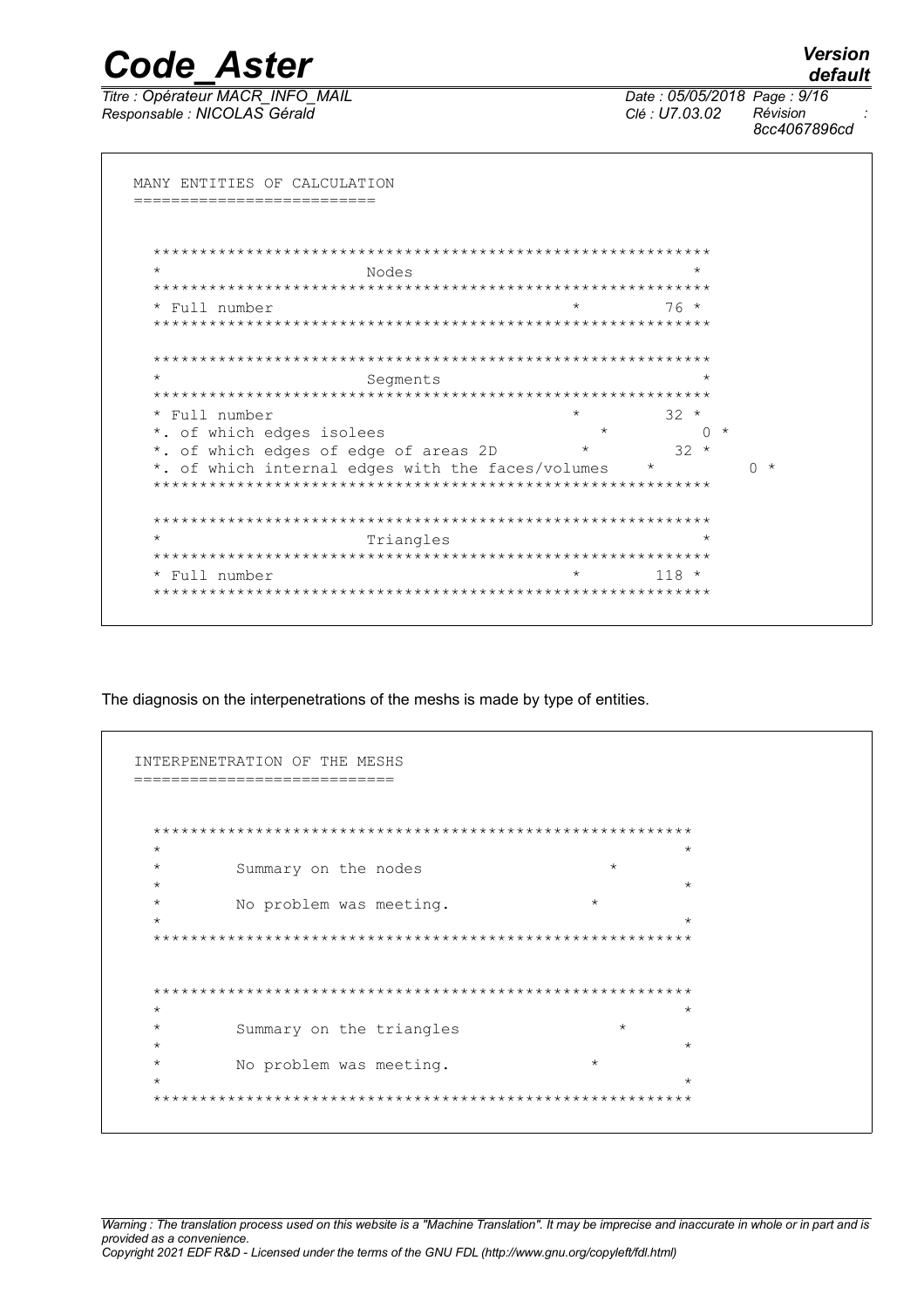

*Titre : Opérateur MACR\_INFO\_MAIL Date : 05/05/2018 Page : 10/16 Responsable : NICOLAS Gérald Clé : U7.03.02 Révision :*

*8cc4067896cd*

In the diagnosis on the quality of the meshs, one raises initially the extreme values recorded in the analyzed grid. Here the minimum is of 1.0044, very near to the theoretical absolute minimum which is of 1, and the maximum met is of 1.5788. Then one presents the distribution by equidistant slice starting from the optimum value, 1. It is seen that 3 triangles have a quality ranging between 1 and 1.025, that is to say 2,54% of the full number of triangles. In the same way, 16 triangles have a quality ranging between 1.025 and 1.050, either 11,02% of the full number of triangles and 10 triangles have a quality ranging between 1.050 and 1.075, or 8,47% of the full number of triangles. In cumulated, one thus notes whom 26 (=3+13+10) triangles have a quality better than 1.075, that is to say 22,03% of the total. And so on. For example, 98,31% of the meshs have a quality better than 1.425.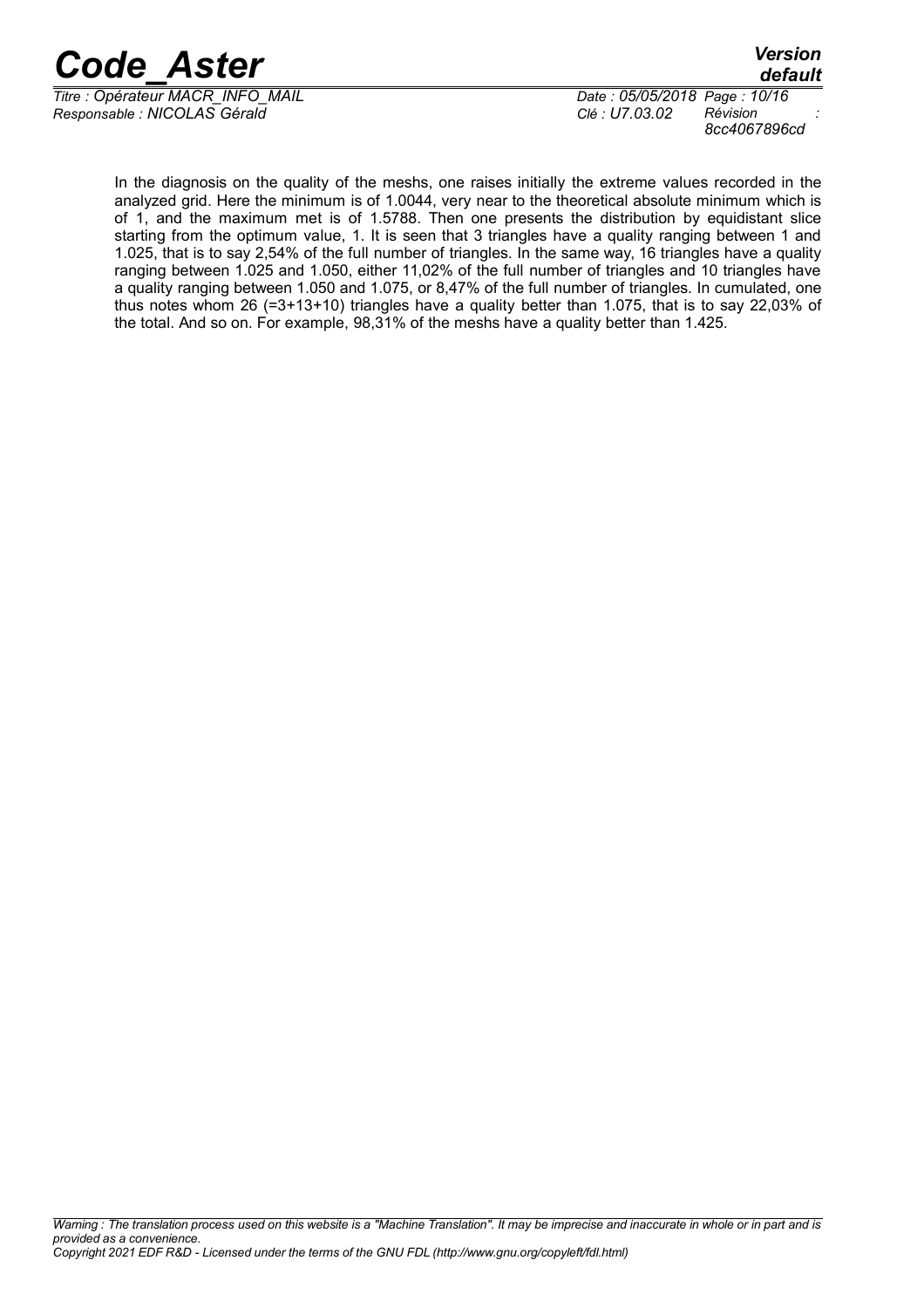Titre : Opérateur MACR\_INFO\_MAIL<br>Responsable : NICOLAS Gérald

Date: 05/05/2018 Page: 11/16 Clé : U7.03.02 Révision 8cc4067896cd

|           | Recall: the diameter is equal has the length of more |       |                          |                 | $^{\star}$<br>$\star$                           |
|-----------|------------------------------------------------------|-------|--------------------------|-----------------|-------------------------------------------------|
|           | great segment which one can trace in the mesh.       |       |                          |                 | $\star$                                         |
| backbone. | * For a triangle, it is the length of more           |       |                          |                 | $\star$                                         |
|           |                                                      |       |                          |                 |                                                 |
|           | 1.1777                                               |       |                          | Maximum: 2.7500 | $\star$                                         |
| Minimum:  |                                                      |       |                          |                 |                                                 |
|           |                                                      |       | Function of distribution |                 | $\star$                                         |
| Values    | $\star$                                              |       | Many meshs               |                 | $\star$                                         |
|           |                                                      |       |                          |                 | Minis < < Maximum * by class * office plurality |
|           | $\star$                                              |       |                          |                 | in % . number * in % . number *                 |
|           |                                                      |       |                          |                 |                                                 |
|           | $1,100 < 1,150 < 0.00$ .                             |       |                          | $0 *$           | 0.00.<br>$0 *$                                  |
|           | $1,150 < 1,200 *$                                    | 0.85. |                          | $1 * 0.85.$     | $1 *$                                           |
|           | $1,200 < 1,250 *$                                    | 0.00. | $0+$                     | 0.85.           | $1 *$                                           |
|           | $1,250 < 1,300 *$                                    | 0.85. |                          | $1 * 1.69.$     | $2 *$                                           |
|           | $1,300 < 1,350 *$                                    |       | $0.85$ . 1 *             | 2.54.           | $3 *$                                           |
|           | $1,350 < 1,400 *$                                    |       | $1.69.$ $2 * 4.24.$      |                 | $5 *$                                           |
|           | $1,400 < 1,450 *$                                    |       | $1.69.$ $2 * 5.93.$      |                 | $7 *$                                           |
|           | $1,450 < 1,500 *$                                    |       | $1.69.$ $2 * 7.63.$      |                 | $9 *$                                           |
|           | $1,500 < 1,550 *$                                    |       | $2.54.$ $3 * 10.17.$     |                 | $12 *$                                          |
|           | $1,550 < 1,600 < 6.78$ .                             |       |                          | $8 * 16.95.$    | $20 *$                                          |
|           | $1,600 < 1,650 * 4.24.$                              |       |                          | $5 * 21.19$ .   | $25 *$                                          |
|           | $1,650 < 1,700 * 11.02$ .                            |       |                          | $13 * 32.20$ .  | $38 *$                                          |
| 1,700 <   | $1,750$ * 5.08.                                      |       | $6*$                     | 37.29.          | $44 *$                                          |
| 1,750 <   | $1,800$ *                                            | 6.78. |                          | $8 * 44.07$ .   | $52 *$                                          |
| 1,800 <   | $1,850$ *                                            | 6.78. |                          | $8 * 50.85$ .   | $60 *$                                          |
|           | $1,850 < 1,900 < 2.54$ .                             |       |                          | $3 * 53.39.$    | 63 *                                            |
|           | $1,900 < 1,950 * 3.39$ .                             |       |                          | $4 * 56.78.$    | $67 *$                                          |
|           | $1,950 < 2,000 < 11.86$ .                            |       |                          | $14 * 68.64.$   | $81 *$                                          |
|           | $2,000 < 2,050 < 2.54$ .                             |       |                          | $3 * 71.19.$    | $84 *$                                          |
|           | $2,050 < 2,100 < 5.08$ .                             |       |                          | $6 * 76.27$ .   | $90 *$                                          |
|           | $2,100 < 2,150 < 2.54$ .                             |       |                          | $3 * 78.81.$    | $93 *$                                          |
|           | $2,150 < 2,200 *$                                    | 3.39. |                          | $4 * 82.20.$    | $97 *$                                          |
| 2,200 <   | $2,250$ *                                            | 0.85. | $1 *$                    | 83.05.          | $98 *$                                          |
| 2,250 <   | $2,300 *$                                            | 3.39. | $4 *$                    | 86.44.          | $102 *$                                         |
| 2,300 <   | $2,350$ *                                            | 2.54. | $3 *$                    | 88.98.          | $105 *$                                         |
| 2,350 <   | $2,400*$                                             | 2.54. | $3 *$                    | 91.53.          | $108 *$                                         |
| 2,400 <   | $2,450$ *                                            | 2.54. | $3 *$                    | 94.07.          | $111 *$                                         |
| 2,450 <   | $2,500 *$                                            | 0.00. | $0 *$                    | 94.07.          | $111 *$                                         |
| 2,500 <   | $2,550$ *                                            | 0.00. | $0 *$                    | 94.07.          | $111 *$                                         |
| 2,550 <   | $2,600$ *                                            | 0.00. | $0 *$                    | 94.07.          | $111 *$                                         |
| 2,600 <   | $2,650$ *                                            | 2.54. | $3 *$                    | 96.61.          | $114 *$                                         |
| 2,650 <   | $2,700$ *                                            | 0.00. | $0 *$                    | 96.61.          | $114 *$                                         |
| 2,700 <   | $2,750$ *                                            | 0.00. | $0 *$                    | 96.61.          | $114 *$                                         |
| 2,750 <   | $2,800$ *                                            | 3.39. |                          | $4 * 100.00.$   | $118 *$                                         |
| 2,800 <   | $2,850*$                                             | 0.00. |                          | $0 * 100.00.$   | $118 *$                                         |
| 2,850 <   | $2,900 *$                                            | 0.00. |                          | $0 * 100.00.$   | $118 *$                                         |
| 2,900 <   | $2,950$ *                                            | 0.00. |                          | $0 * 100.00.$   | $118 *$                                         |
| 2,950 <   | $3,000$ *                                            | 0.00. |                          | $0 * 100.00.$   | $118 *$                                         |
| 3,000 <   | $3,050$ *                                            | 0.00. |                          | $0 * 100.00.$   | $118 *$                                         |
|           | $3,050 < 3,100 *$                                    | 0.00. |                          | $0 * 100.00.$   | $118 *$                                         |

Warning: The translation process used on this website is a "Machine Translation". It may be imprecise and inaccurate in whole or in part and is provided as a convenience.<br>Copyright 2021 EDF R&D - Licensed under the terms of the GNU FDL (http://www.gnu.org/copyleft/fdl.html)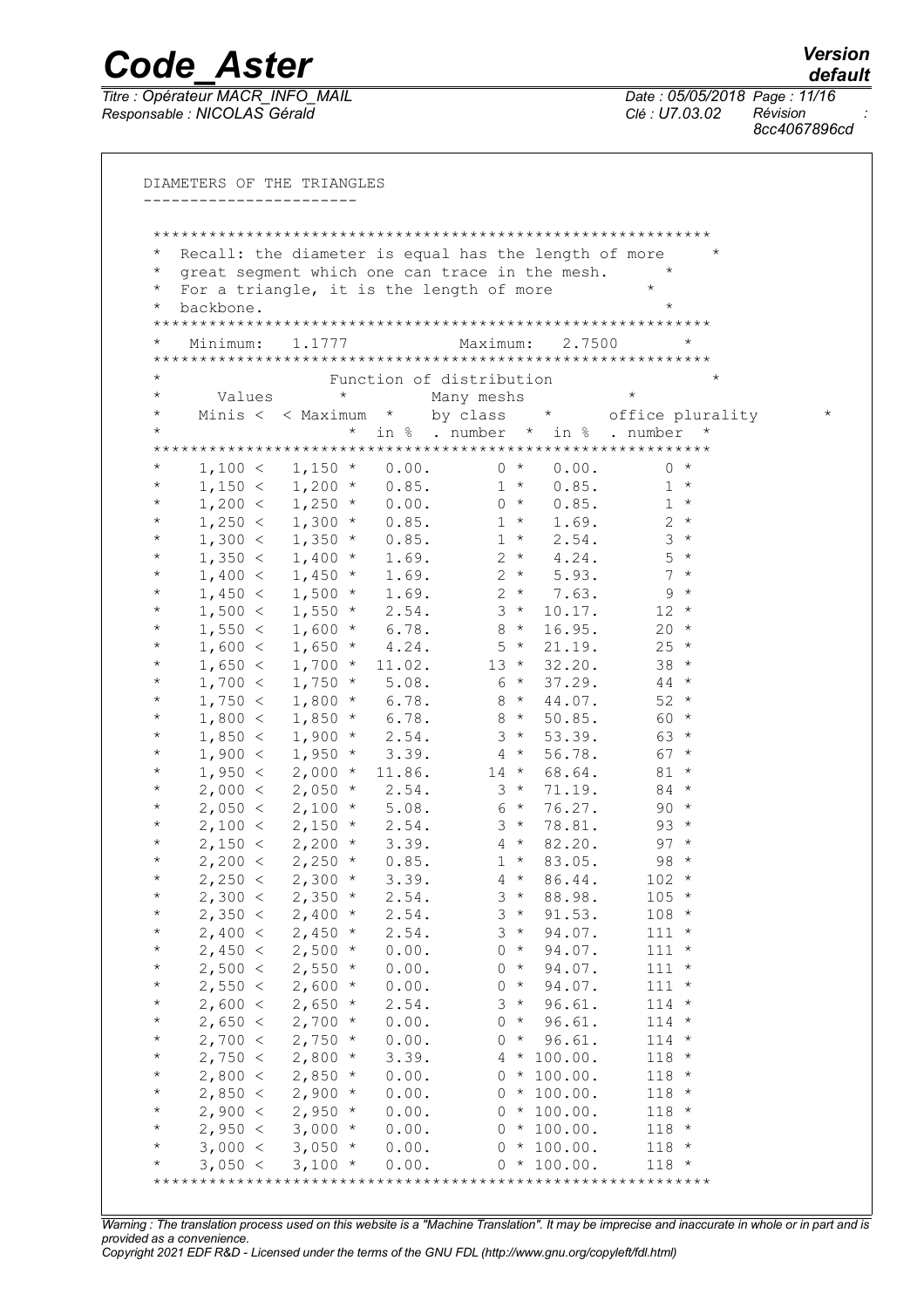Titre : Opérateur MACR INFO MAIL Responsable : NICOLAS Gérald

default Date: 05/05/2018 Page: 12/16 Révision Clé : U7.03.02 8cc4067896cd

**Version** 

| $^{\star}$         |         | Recall: quality is equal to the report of the diameter |                |                          |                              | $^\star$                                        |         |
|--------------------|---------|--------------------------------------------------------|----------------|--------------------------|------------------------------|-------------------------------------------------|---------|
| $\star$            |         | triangle on the radius of the inscribed circle,        |                |                          |                              | $\star$                                         |         |
| $\star$            |         | standardize has 1 for a equilateral triangle.          |                |                          |                              | $\star$                                         |         |
|                    |         |                                                        |                |                          |                              | $\star$                                         |         |
| $^\star$           |         | Minimum: 1.0044                                        |                |                          | Maximum: 1.5788              |                                                 |         |
| $\star$            |         |                                                        |                |                          |                              | $\star$                                         |         |
| $^{\star}$         |         | $\star$                                                |                | Function of distribution |                              | $\star$                                         |         |
| $^\star$           | Values  |                                                        |                | Many meshs               |                              | Minis < < Maximum * by class * office plurality | $\star$ |
| $\star$            |         | $\star$                                                |                |                          |                              | in % . number * in % . number<br>$\star$        |         |
|                    |         |                                                        |                |                          |                              |                                                 |         |
| $^\star$           |         | $1,000 < 1,025 * 2.54.$ 3 * 2.54.                      |                |                          |                              | $3 *$                                           |         |
| $^\star$           |         | $1,025 < 1,050 * 11.02.$ $13 * 13.56.$                 |                |                          |                              | $16 *$                                          |         |
| $\star$            |         | $1,050 < 1,075 * 8.47.$ 10 * 22.03.                    |                |                          |                              | $26 *$                                          |         |
| $^\star$           |         | $1,075 < 1,100 * 13.56$ .                              |                |                          | $16 * 35.59.$                | $42 *$                                          |         |
| $\star$            |         | $1,100 < 1,125 * 7.63$ .                               |                |                          | $9 * 43.22$ .                | $51 *$                                          |         |
| $\star$            |         | $1,125$ < $1,150$ * $14.41$ .                          |                |                          | $17 * 57.63.$                | 68 *                                            |         |
| $^\star$           |         | $1,150 < 1,175 * 11.86$ .                              |                |                          | $14 * 69.49.$                | $82 *$                                          |         |
| $^\star$           |         | $1,175 < 1,200 < 6.78$ .                               |                |                          | $8*76.27.$                   | $90 *$                                          |         |
| $\star$            |         | $1,200 < 1,225 *$                                      | 5.08.          | $6*$                     | 81.36.                       | $96 *$                                          |         |
| $\star$            |         | $1,225 < 1,250 < 4.24$ .                               |                | $5 *$                    | 85.59.                       | $101 *$                                         |         |
| $\star$            |         | $1,250 < 1,275 * 2.54.$                                |                | $3 *$                    | 88.14.                       | $104 *$                                         |         |
| $\star$            |         | $1,275 < 1,300 < 4.24$ .                               |                | $5 *$                    | 92.37.                       | $109 *$                                         |         |
| $\star$            |         | $1,300 < 1,325 * 1.69$ .                               |                |                          | $2 * 94.07$ .                | $111 *$                                         |         |
| $\star$            |         | $1,325 < 1,350 * 1.69$ .                               |                |                          | $2 * 95.76$ .                | $113 *$                                         |         |
| $\star$            |         | $1,350 < 1,375 *$                                      | 1.69.          |                          | $2 * 97.46.$                 | $115 *$                                         |         |
| $\star$            |         | $1,375 \lt 1,400 \star$                                | 0.00.          |                          | $0 * 97.46.$                 | $115 *$                                         |         |
| $\star$<br>$\star$ |         | $1,400 < 1,425 *$                                      | 0.85.          |                          | $1 * 98.31.$                 | $116 *$                                         |         |
| $\star$            |         | $1,425 < 1,450 *$                                      | 0.00.          |                          | $0 * 98.31.$                 | $116 *$                                         |         |
| $^{\star}$         |         | $1,450 < 1,475 *$<br>$1,475 \lt 1,500 \lt \t$          | 0.00.<br>0.00. |                          | $0 * 98.31.$<br>$0 * 98.31.$ | $116 *$<br>$116 *$                              |         |
| $^\star$           |         | $1,500 < 1,525 *$                                      | 0.00.          |                          | $0 * 98.31.$                 | $116 *$                                         |         |
| $\star$            |         | $1,525 < 1,550 *$                                      | 0.00.          |                          | $0 * 98.31.$                 | $116 *$                                         |         |
| $\star$            | 1,550 < | $1,575$ *                                              | 0.85.          | $1 *$                    | 99.15.                       | $117 *$                                         |         |
| $\star$            | 1,575 < | $1,600$ *                                              | 0.85.          |                          | $1 * 100.00.$                | $118 *$                                         |         |
| $^\star$           |         | $1,600 < 1,625 * 0.00.$                                |                |                          | $0 * 100.00.$                | $118 *$                                         |         |
| $^\star$           |         | $1,625 < 1,650 * 0.00.$                                |                |                          | $0 * 100.00.$                | $118 *$                                         |         |
| $\star$            |         | $1,650 < 1,675 * 0.00.$                                |                |                          | $0 * 100.00.$                | $118 *$                                         |         |
| $\star$            |         | $1,675 < 1,700 * 0.00.$                                |                |                          | $0 * 100.00.$                | $118 *$                                         |         |
| $\star$            |         | $1,700 < 1,725 * 0.00.$                                |                |                          | $0 * 100.00.$                | $118 *$                                         |         |
| $\star$            |         | $1,725 \leq 1,750 \times 0.00$ .                       |                |                          | $0 * 100.00.$                | $118 *$                                         |         |

On the following figure, one can see the representation in the form of histogram of the percentages of meshs in each beach of quality concerned.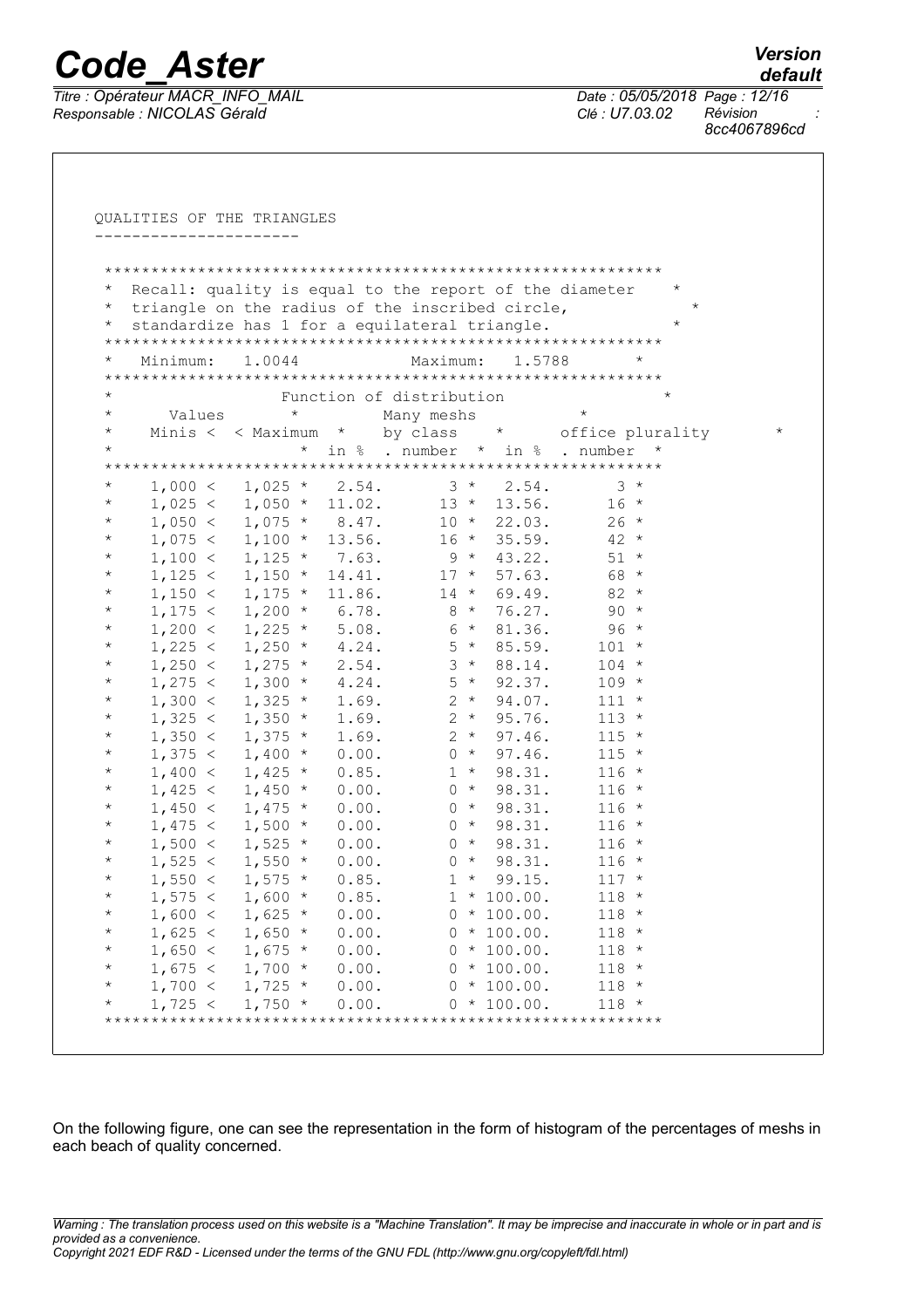

The control of the connexity makes it possible to make sure that the field of calculation is of only one piece. It can happen that this field is in several disjoined parts, for example for problems of contact. But the diagnosis of several pieces often reveals a problem during the creation of the grid: under-parts were badly restuck. And as the visual monitoring always does not make it possible to realize it, calculation is false... while looking to be right. The worst situation which can arrive. It is thus strongly recommended to use this option.

```
CONNEXITY OF THE ENTITIES OF CALCULATION
=================================
 are in only one block.
  triangles
     ************************************
  segments
             are in only one block.
    This line is fermee.
    ************************************
```
The posting of the sizes of the under-parts of the grid is done by dimensions. The tri one roughly speaking takes place according to the declared groups of meshs; there can be a finer subdivision when the groups are recut. This presentation makes it possible to control that one has quite with a grid what one wanted. In particular, that makes it possible to flush out errors of sticking together or creation of groups during the creation of the grid. Here still, it is strongly recommended to use this option.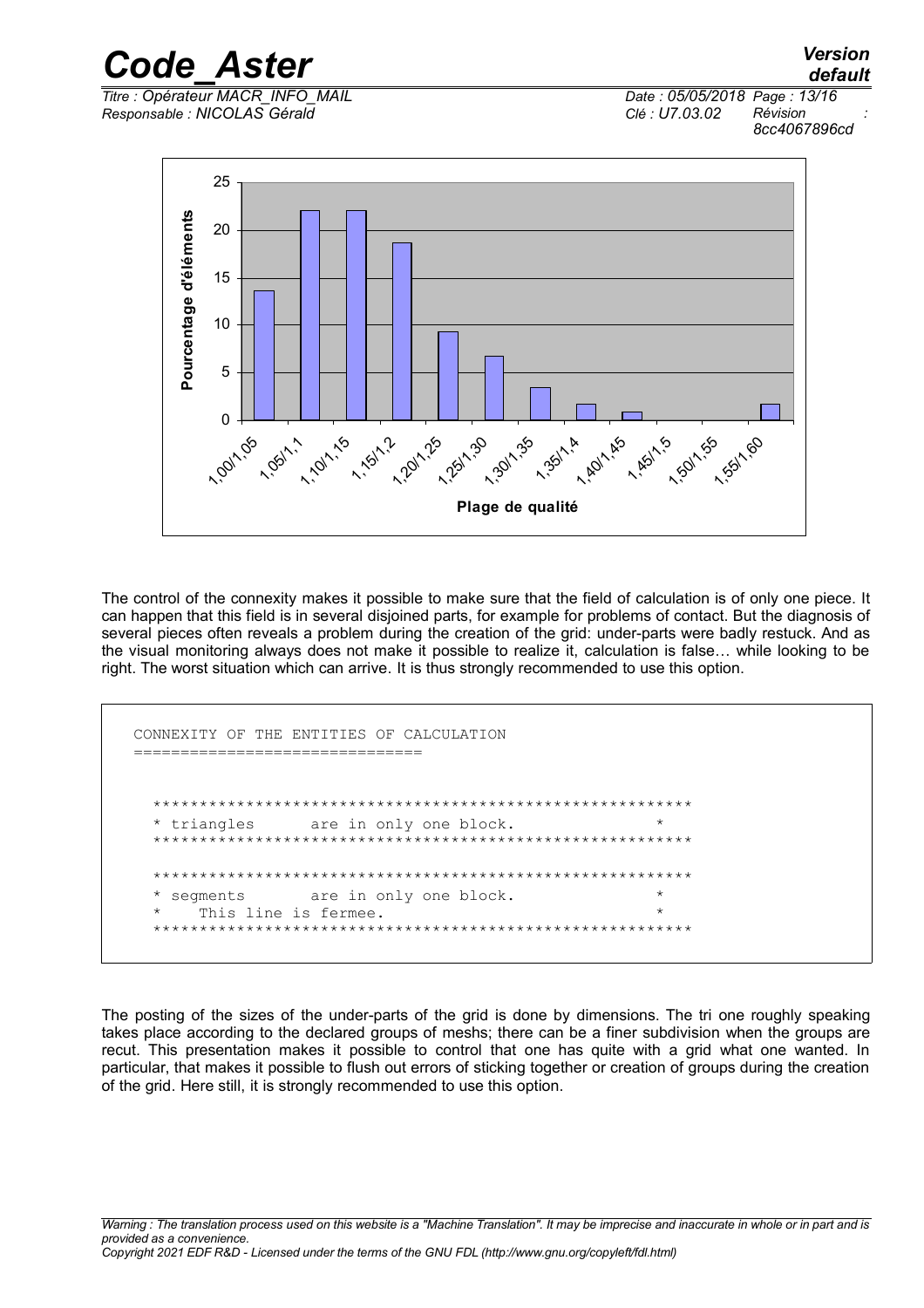Titre : Opérateur MACR INFO MAIL Responsable : NICOLAS Gérald

**Version** 

SIZES OF THE SOUS-DOMAINES OF CALCULATION Direction | Unit  $X$  $|\quad \text{cm}$ there  $\vert$  cm  $\ddot{\phantom{0}}$ 2D Under-fields \* Number \* Name \* Surface  $-12 *$  Sous-domaine 12  $*$  20.0000  $-11 *$  Sous-domaine  $11$  $*$  128,000  $*$  148,000  $*$  Total: 1D Under-fields \* Number \* Name \* Lenath  $\rightarrow$ -2 \* Sous-domaine 2  $\star$  $\star$ 10 0000  $-1 *$  Sous-domaine 1  $\star$ 4.00000  $\star$ 16.0000  $\star$ -3 \* Sous-domaine 3  $\star$  $\star$ -5 \* Sous-domaine 5  $* 8.00000$  $\star$  $-4$  \* Sous-domaine 4  $* 26.2462$  $*$  Total:  $* 64.2462$  $\star$  $\rightarrow$ \* Minimum:  $*$  4.00000  $*$  26.2462  $\rightarrow$ \* Maximum: 

The analysis of the properties of the elements of calculation displays a diagnosis on the overstrained elements and the elements of edge.

```
DIAGNOSES ON THE ELEMENTS OF CALCULATION
Triangles
0 *
```
Warning : The translation process used on this website is a "Machine Translation". It may be imprecise and inaccurate in whole or in part and is provided as a convenience. Copyright 2021 EDF R&D - Licensed under the terms of the GNU FDL (http://www.gnu.org/copyleft/fdl.html)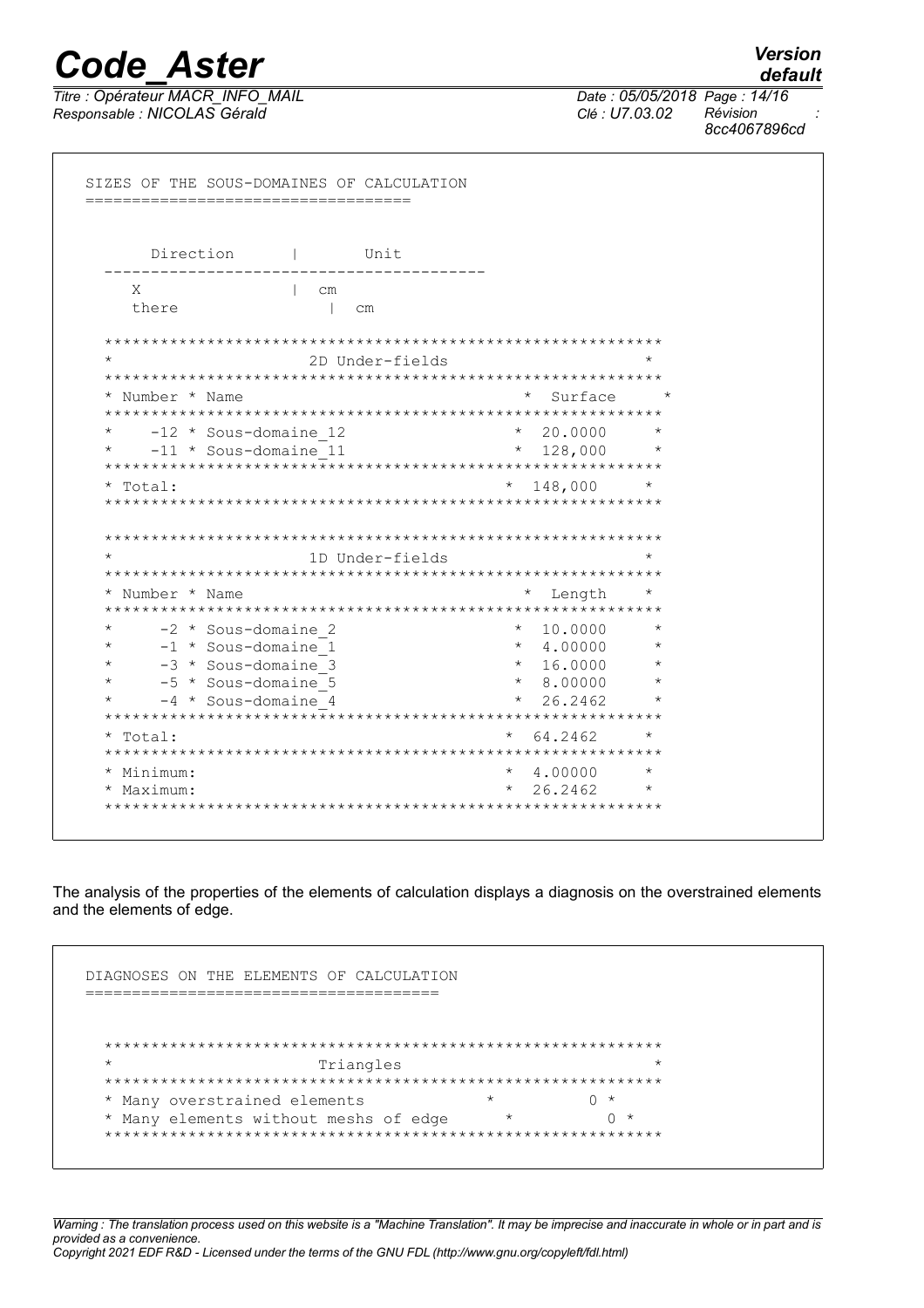

*Titre : Opérateur MACR\_INFO\_MAIL Date : 05/05/2018 Page : 15/16*

*default Responsable : NICOLAS Gérald Clé : U7.03.02 Révision : 8cc4067896cd*